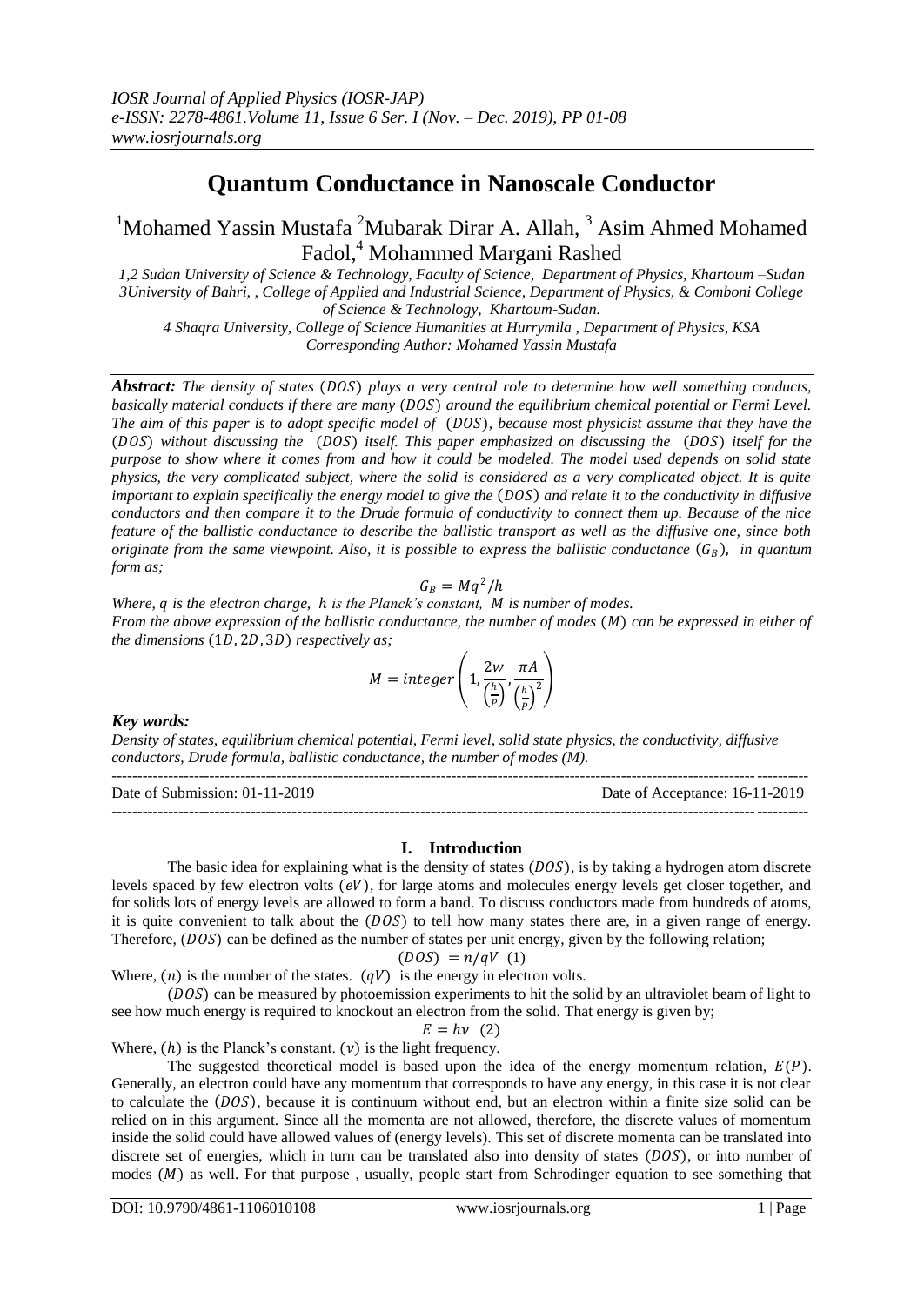takes into account the wave nature of the electron, but not trying to go deep in quantum mechanics, it can be done in an elementary way by using the idea of DeBrogle wave length, after discretizing the momentum.

## **II. The Model**

A relatively simple model was suggested, based on the idea of Energy -Momentum relationship  $E(P)$ . Since 1930's it well known from solid state physics, electrons in solids behave as if they are in vacuum, but with different energy-momentum relationship or with different mass known as the effective mass.

The starting point with this model is  $E(P)$ , or  $E(K)$  relations to be plotted as a function of the momentum(P), or  $(K)$ , their curves may be similar to the curves of the density of states  $D(E)$  as a function of energy . Although  $E(P)$  and  $D(E)$  are totally different, because momentum is a vector and can point in any direction, either the positive or the negative  $(P)$  sides of the curve, while the density of states is an scaler value representing the number of levels per unit energy, so they stay at the positive side of the curve.

In this model  $E(P)$  relationship is assumed to be given from experiments or any other theory that the electrons are in the energy range of interest, and they behave as if they have a particular  $E(P)$ . To obtain the (DOS) from  $E(P)$ , a function  $N(P)$  should be defined to tell how many states there for the electrons are possessing all possible momenta up to a maximum value of  $(P)$ .  $N(P)$  could be defined as;

$$
N(P) = AP^{\psi} \quad (3)
$$

Where,  $(\psi)$  is number dimensions of the conductor used.

(A) is a constant, it takes different forms depending on the number of dimensions  $(\psi)$ .

The details of the constant (A) need not to be known for the time being to combine  $E(P)$  with  $N(P)$  to get  $N(E)$ , where  $N(E)$  is the number of energy states up to a maximum energy value  $(E)$ , whose derivative is the density of states.

Since  $E(P)$  is known,  $(P)$  can be eliminated to get the number of the energy states  $N(E)$  for an energy value less than some value  $(E)$ , where the density of states  $D(E)$  will be given by;

$$
D(E) = \frac{dN(E)}{dE} \quad (4)
$$

If the energy  $(E)$  is increased by  $(dE)$ , extra states are added equal to the density of states  $D(E)$ . To discretize the momentum,  $(\lambda_D)$  can be related to momentum (P) by;

$$
\lambda_D = \frac{h}{P} \qquad (5)
$$

Where,  $(\lambda_n)$  is DeBrogle wavelength.

 $(h)$  is the Planck's constant.

 $(P)$  is the momentum.

For one dimensional conductor of length  $(L)$ , only the following momenta are allowed;

$$
L = n\left(\frac{h}{P}\right) \quad (6)
$$

The essence of this whole counting scheme, the way by which the states are counted, the length must be an integer (*n*) times the wavelength  $\left(\lambda_{p} = \frac{h}{p}\right)$  $\frac{n}{p}$ ) is called the period boundary conditions. Therefore, an electron can't have any momentum other than certain values of  $(P_n)$ . The imposed condition is that an electron with certain wavelength to fit into a box of length  $(L)$ .

To turn equation (6) around gives the spacing between allowed values of momenta as discrete multiples of  $(h/L)$ .

2.1 For one dimensional conductor  $(1D)$ :

$$
(P_n) = n\left(\frac{h}{L}\right) \quad (7)
$$

So easily  $N(P)$ can be found as;

 = 2 = 2 8

The wave property of an electron possesses a wave number  $(K = 2\pi/\lambda)$ , then;  $P = \hbar K$  (9)

Where, h is the reduced Planck's constant  $(h/2\pi)$ .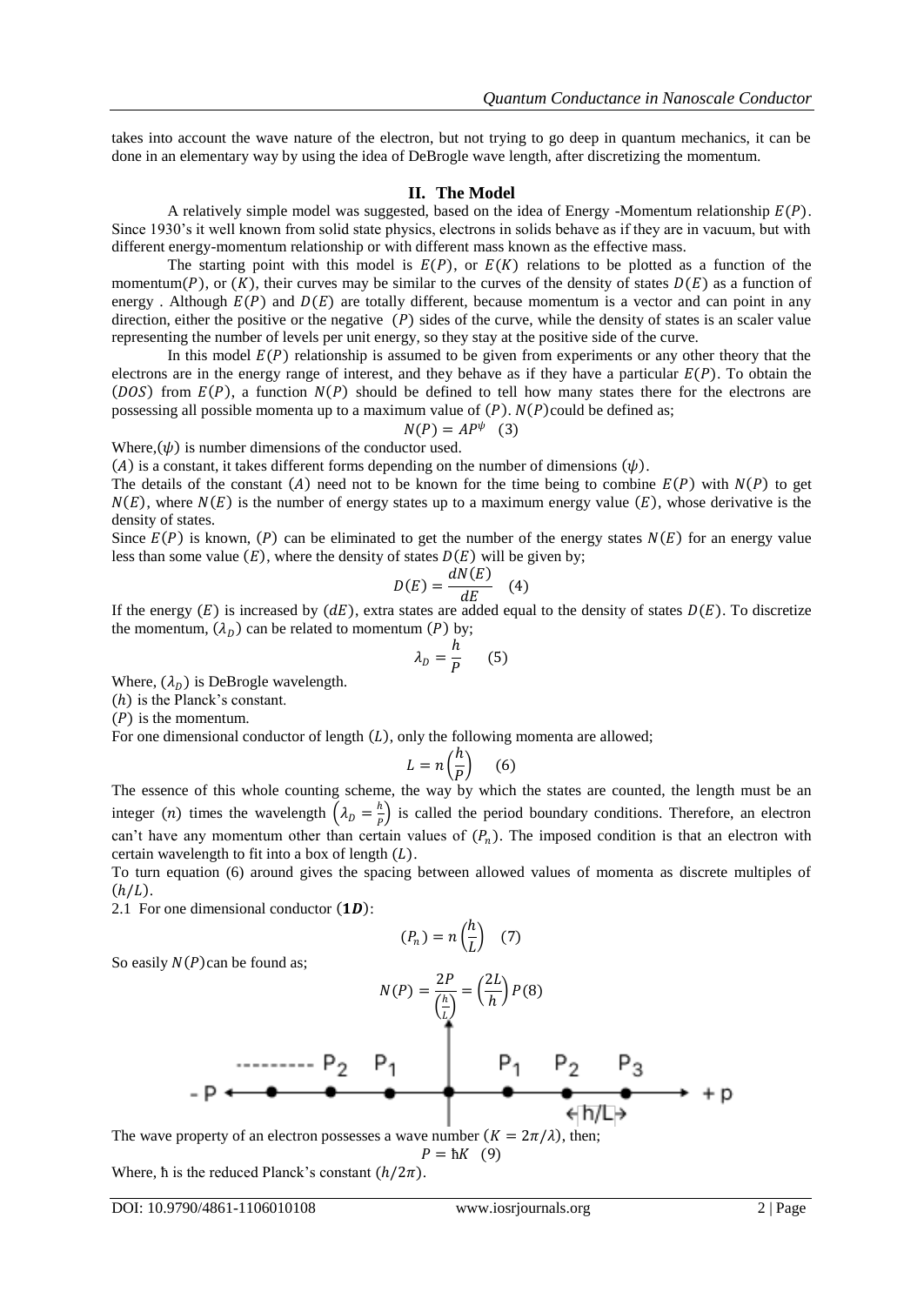Equation (9) gives the particle duality, therefore the momentum  $(p)$  and the wave number  $(K)$  are related by the reduced Planck's constant.  $(K)$  is not more than an equivalent form of the momentum,

$$
K = \frac{P_n}{h} = \frac{n\left(\frac{h}{L}\right)}{h} = 2\pi n/L
$$

#### **2.2 For two-dimensional conductor (2D):**

The total number of states  $N(P)$  in this case with the momentum happened to be less than  $(P)$  is directly proportional to  $(P<sup>2</sup>)$ ;



Because each state occupies an area  $\left(\frac{h^2}{\mu}\right)$  $\frac{n}{WL}$ ), then;

$$
N(P) = \frac{\pi P^2}{\left(\frac{h}{L}\right)\left(\frac{h}{W}\right)} = \left(\frac{\pi WL}{h^2}\right)P^2 \quad (10)
$$

Where, (L) is the length in one direction, say  $(P_x)$ .

(*W*) is the length in the other direction, say  $(P_v)$ .

2.3 For three-dimensional conductor  $(3D)$ :

Instead of an area as shown in the previous case, there will be a volume of a sphere this time, hence  $N(P)$  is directly proportional to  $(P^3)$ ;



Because each state occupies a volume of  $\left(\frac{h^3}{\mu\nu}\right)$  $\frac{n}{WLZ}$ , then;

$$
N(P) = \frac{\frac{4\pi P^3}{3}}{\left(\frac{h}{Z}\right)\left(\frac{h}{L}\right)\left(\frac{h}{W}\right)} = \left(\frac{4\pi ZWL}{3h^3}\right)P^3 = \left(\frac{4\pi AL}{3h^3}\right)P^3 \quad (11)
$$

Where,  $(WZ = A)$  is cross sectional area of each state. To collect all these relations together in single expression for  $N(P)$  in the three cases  $(1D, 2D, 83D)$ respectively;

$$
N(P) = (P/h)^{\psi} (2L, \pi WL, \frac{4\pi AL}{3})
$$
 (12)

Therefore, equation (12) is an equivalent to equation (3), where  $(\psi)$  is the number of dimensions, and all the bracketed factors stand for the constant  $(A)$ , which goes in front of the general relation of equation (3) depending on the size of the conductor under consideration.

Using the periodic boundary conditions, the rule of counting the states  $N(P)$  is given by equation (12) above. This rule does not include any energy momentum relation  $E(P)$ , it is just based on the idea of discretization of momentum using DeBrogle wavelength to fit in a box.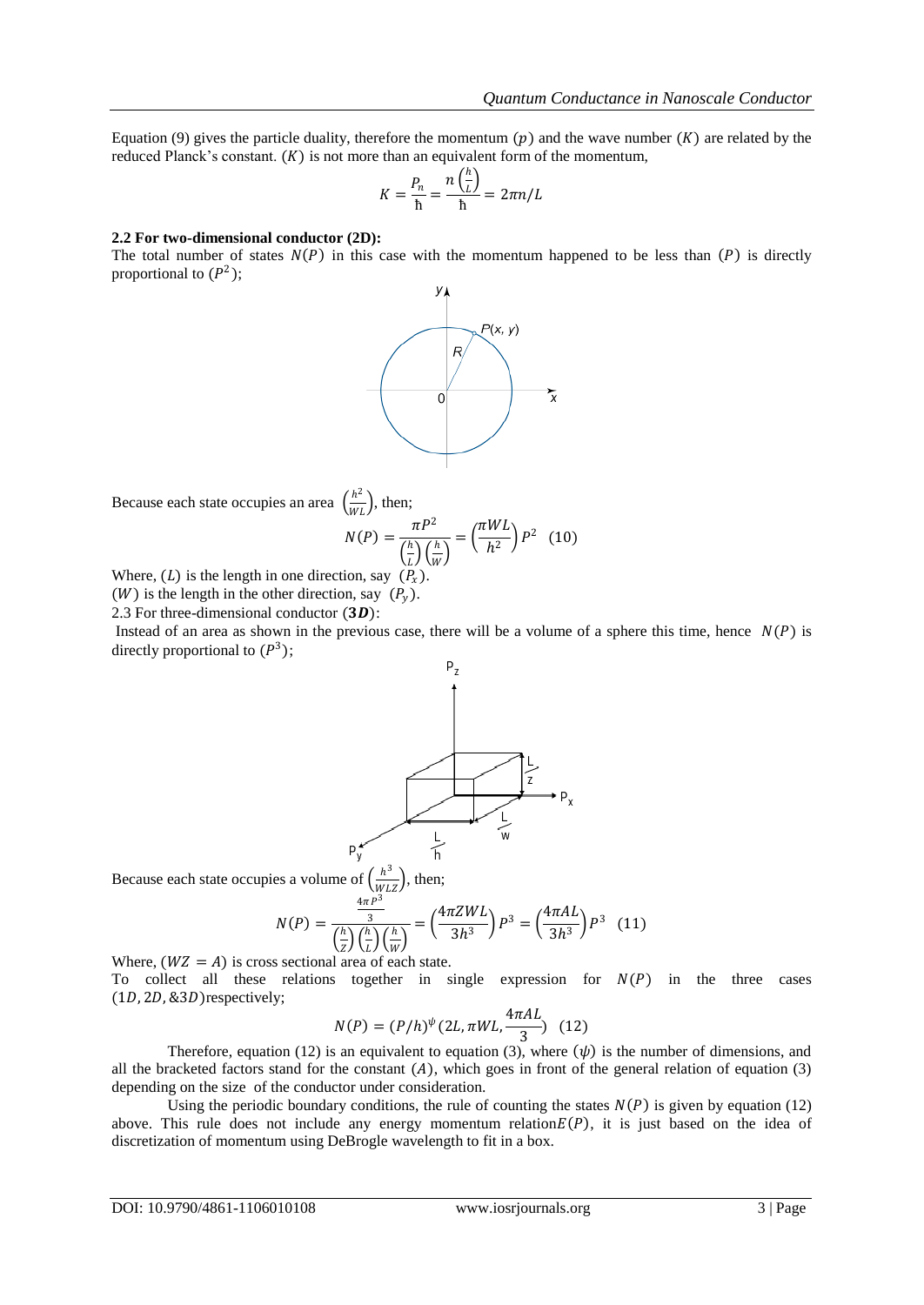The model can be completed by introducing a very useful relation independent of any specific  $E(P)$ relation, valid for all types of  $E(P)$  relations. This relation can be arrived to by differentiating  $N(P)$  with respect to  $(P)$ ;

$$
\frac{dN(P)}{dP} = \frac{\psi}{h^{\psi}}(P)^{(\psi-1)} \left(2L, \pi WL, \frac{4\pi AL}{3}\right)
$$

$$
= \frac{dN(E)}{dE} \cdot \frac{dE}{dP} = D(E).v
$$
Multiply both sides by (P);
$$
P \frac{dN(P)}{dP} = P.D(E).v
$$
Therefore;
$$
\psi.N(P) = P.D(E).v \tag{13}
$$

Therefore;

Equation (13) is the required basic relation independent of  $E(P)$ , despite that,  $\left(\frac{dE(P)}{dP}\right)$  $\frac{E(Y)}{dP}$  is representing the velocity  $(v)$  without any assumption how  $E(P)$  looks like.

#### **III. Computations and Results**

The rule of counting the states  $N(P)$  obtained from the model simply by fitting only the corresponding momentum into a box using DeBrogle wavelength, making no use of any energy momentum relation. By coupling  $N(P)$  with the energy momentum relation  $E(P)$ , the number of states  $N(E)$  allowed in the energy range happened to be less than energy value  $(E)$  can be found.  $E(P)$  in general, could have many complicated forms of relations, and by eliminating  $(P)$ ,  $N(E)$  will be given. The derivative of  $N(E)$  with respect to  $(E)$ gives the density of states  $D(E)$ .

Assume an isotropic momentum, i.e. energy is the same for any momentum in all directions. In figure below the shaded area corresponds to certain energy values less than  $(E)$ .



If the momentum increased a little bit, correspondingly  $(E)$  will increase by an amount  $(dE)$ , so we have slightly bigger circle, hence the number of states available are increased representing the density of states at that energy.

Generally,  $E(P)$  can be described by:

$$
E(P) = E_c + \beta P^{\alpha} \quad (14)
$$

Where,  $(E_c)$  is the bottom end of the band,  $(E_c)$  varies with  $(P)$  in a certain way.  $(\beta)$  is an important constant, multiplied by  $(P^{\alpha})$ , depending on  $(\alpha)$ ,  $(\beta)$  varies with  $(P)$  in a certain way.

When parabolic bands are dealt with  $\left(\alpha = 2, \beta = \frac{1}{2\alpha}\right)$  $\frac{1}{2m}$ , but it is better to keep equation (14) in its general form for the purpose of other  $E(P)$  relations. From equation (14), the momentum  $(P)$  is given as;

$$
P = \left(\frac{E(P) - E_c}{\beta}\right)^{\frac{1}{\alpha}} \tag{15}
$$

Eliminate  $(P)$  by substituting equation (15) in equation (3) to get  $N(E)$ ,

$$
N(E) = A \left(\frac{E(P) - E_c}{\beta}\right)^{\frac{\psi}{\alpha}} \tag{16}
$$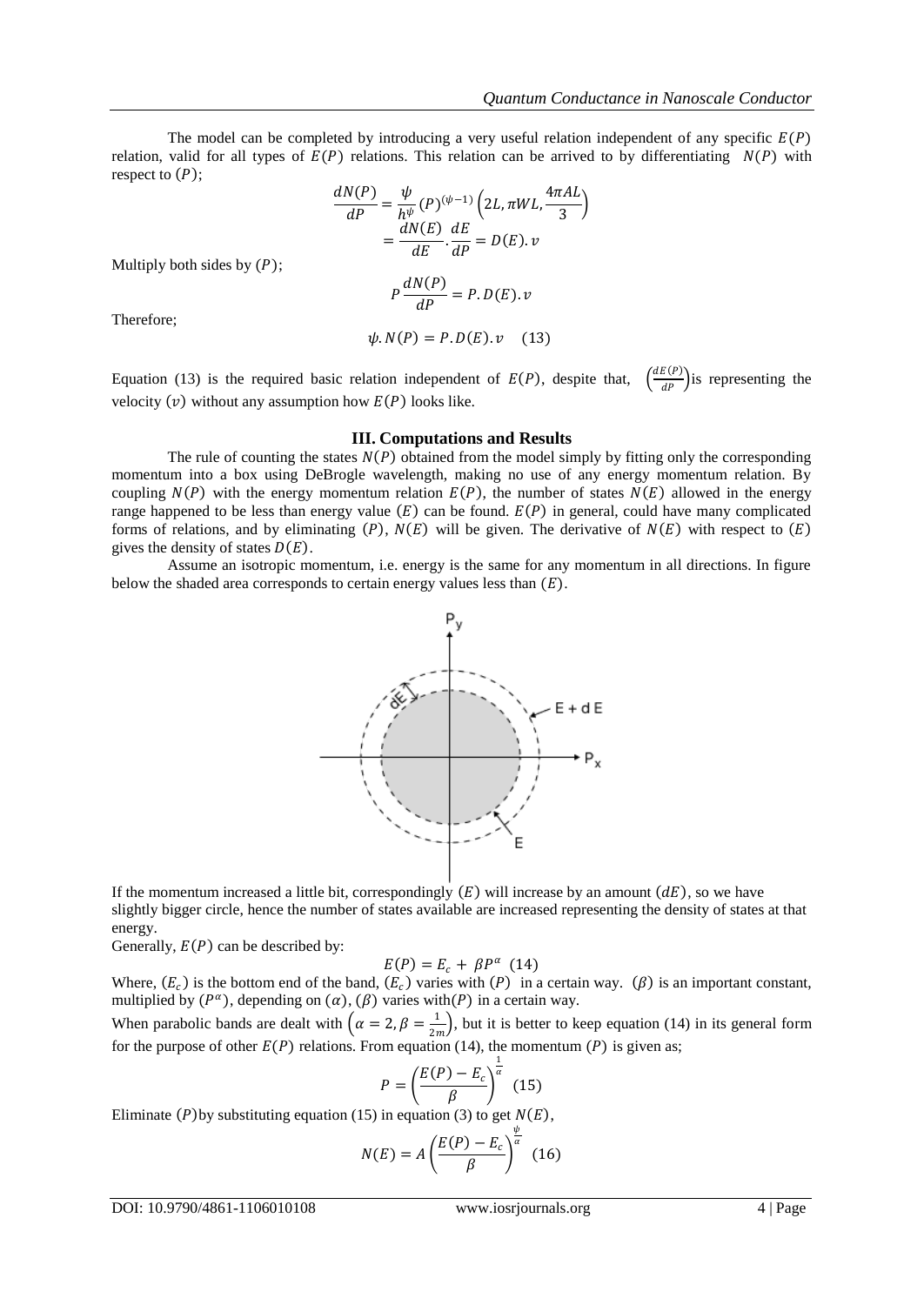The general expression of the density of states  $D(E)$ , depends on the number of dimensions  $(\psi)$  and the factor  $(\alpha)$  which describes how the  $E(P)$  relation varies with the momentum.

$$
D(E) = \left(\frac{\psi A}{\alpha}\right) \left(\frac{1}{\beta}\right)^{\frac{\psi}{\alpha}} (E(P) - E_c)^{\left(\frac{\psi}{\alpha} - 1\right)} \tag{17}
$$

To apply these results for specific case, the most common one is the parabolic band, where  $(\alpha = 2)$ : 3.1 For one dimensional conductor  $(1D)$ :

 $(\alpha = 2, \psi = 1)$ , therefore;

$$
D(E) \sim (E(P) - E_c)^{-\frac{1}{2}}
$$
  
 
$$
B(E)
$$
 can be represented by the following figure:  
 
$$
g(E)
$$
  
 
$$
\propto E^{-1/2}
$$

The figure has a singularity right near the band edge  $(E_c)$  with energy. 3.2 For two-dimensional conductor  $(2D)$ :

$$
(\alpha = 2, \psi = 2), \text{ therefore;}
$$
\n
$$
D(E) \sim (E(P) - E_c)^0 = \text{constant} = \left(\frac{\psi A}{\alpha \beta}\right)
$$
\n
$$
g(E)
$$
\n
$$
\propto E^0 = \text{const}
$$

3.3 For three-dimensional conductor  $(3D)$ :

$$
(\alpha = 2, \psi = 3), \text{ therefore;}
$$

$$
D(E) \sim (E(P) - E_c)^{\frac{1}{2}}
$$



#### **Comments**

There are many popular materials such as the graphene where energy momentum relation  $E(P)$ , can take a linear relationship with  $(P)$ ;

$$
E(P) = V_0 P^{\alpha}
$$

$$
P = \left(\frac{E}{V_0}\right)^{1/\alpha}
$$

Where,  $(\alpha = 1)$  for graphene, so  $E(P)$  can be combined with the rule of counting states  $N(P)$  to obtain  $N(E)$ by eliminating the momentum  $(P)$ ;

$$
N(P) = AP^{\psi}
$$

$$
N(E) = A \left(\frac{E}{V_0}\right)^{\frac{\psi}{\alpha}}
$$

$$
D(E) = \frac{dN(E)}{dE} = \left(\frac{\psi A}{\alpha}\right) \left(\frac{1}{V_0}\right)^{\frac{\psi}{\alpha}} E^{\left(\frac{\psi}{\alpha} - 1\right)}
$$

Instead of the parabolic  $E(P)$  relationship, it is linear now and all the above results will change to another shapes as follows;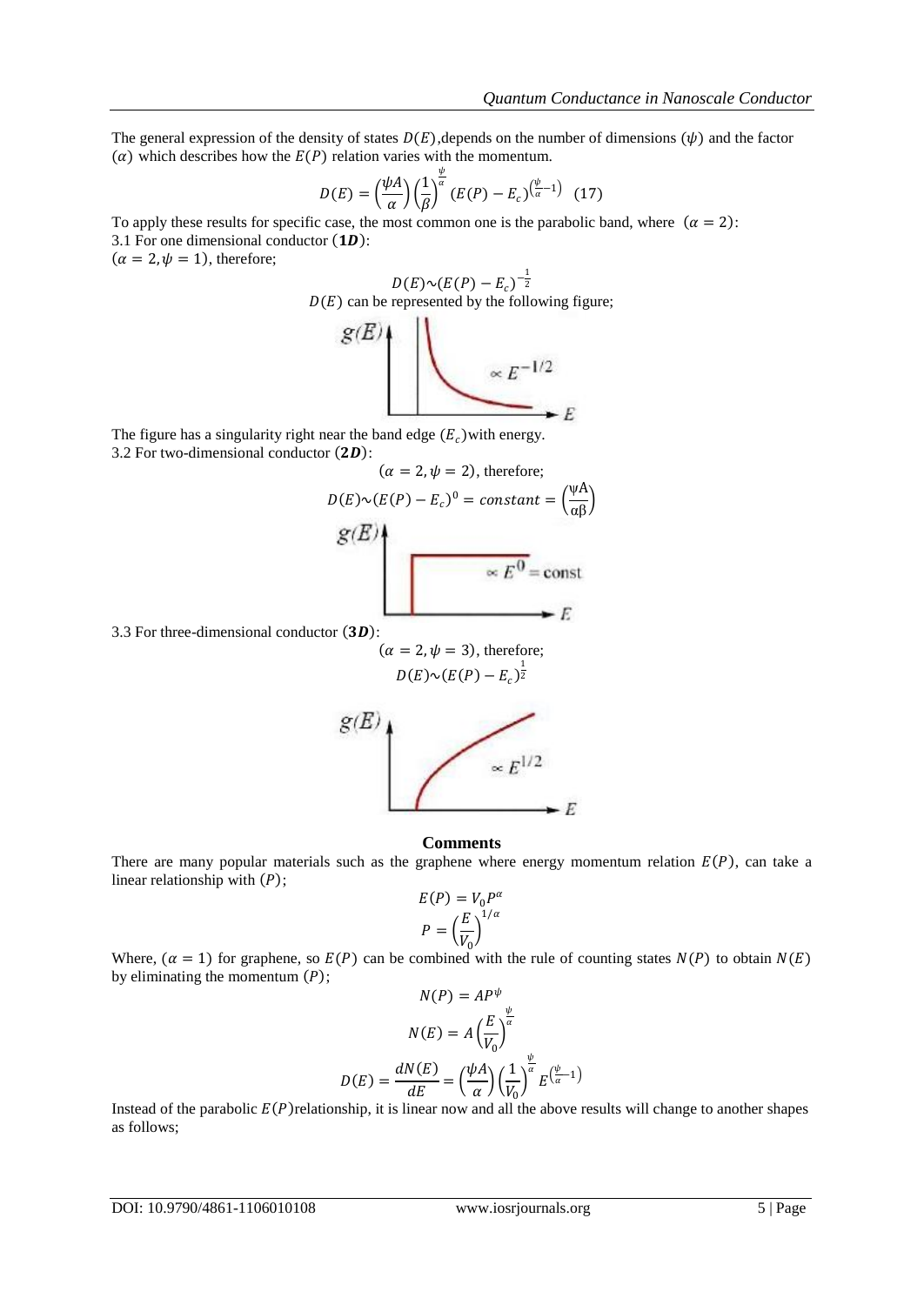| Conductor size | W | Density of the state's relationship | Shape $D(E)\sim E$ |
|----------------|---|-------------------------------------|--------------------|
|                |   | $D(E) \sim (E)^0 = constant$        | Step function      |
|                |   | $D(E) \sim E$                       | Straight line      |
|                |   | $D(E) \sim (E)^2$                   | Parabola           |

The energy momentum relationship can be more complicated than that, it could have been in relativistic form, where energy is the square of some constant and some  $(P<sup>2</sup>)$ ;

$$
E(P) = (E_g^2 V_0^2 P^2)^{\frac{1}{2}}
$$

In this case we can't use the relation;

$$
D(E) = \left(\frac{\psi A}{\alpha}\right) \left(\frac{1}{\beta}\right)^{\frac{\psi}{\alpha}} (E(P) - E_c)^{\left(\frac{\psi}{\alpha} - 1\right)}
$$

Energy momentum relation  $E(P)$  and  $N(P)$  should be taken to find  $N(E)$ , then the derivative of  $\left(\frac{dN(E)}{dE}\right)$  $\frac{\sqrt{k}}{dE}$ , is taken to get  $D(E)$ .

The rule of counting the number of states  $N(P)$ , can be used to obtain an expression for the number of modes  $M(E)$ , at the same time the number of modes  $M(E)$  can be related to the ballistic conductance  $(G_B)$  given by;

$$
G_B = q^2 D\left(\frac{\overline{\nu}}{2L}\right)
$$

Where,  $q$  is the electron charge.  $D$  is the density of states.

 $\overline{v}$  is the average velocity, L is the conductor (channel) length.

The average velocity  $(\nabla)$ , involve some numerical factors depending on the number of dimensions.

$$
G_B = \frac{q^2 DV}{2L} \left( 1, \frac{2}{\pi}, \frac{1}{2} \right) \quad (18)
$$

Where,  $(V)$  is the maximum velocity to be averaged according to number of dimensions.

The quantity  $\left(\frac{\nabla}{\partial x}\right)^2$  $\frac{v}{2L}$ , is called the density of modes, defined as the number of modes  $M(E)$  divided by the Planck's constant;

$$
\left(\frac{\nabla}{2L} = \frac{M(E)}{h}\right)
$$

The density of modes is the material property, which has special significance.

From equation (18) above the ballistic conductance can be expressed in quantum form as;

$$
G_B=Mq^2/h
$$

Then;

$$
M(E) = h \frac{DV}{2L} \left( 1, \frac{2}{\pi}, \frac{1}{2} \right) \quad (19)
$$

If an expression for the density of states  $D(E)$  is at hand, it can be multiplied by the velocity to find the number of modes  $M(E)$ , alternatively the general relation given by equation (13) can be introduced in the model, namely;

$$
\psi.N(P)=P.D(E).v
$$

Then,

$$
D(E). v = \frac{\psi. N(P)}{P}
$$

Substitute in equation (19) above to get;

$$
M(E) = \frac{\psi \cdot N(P)h}{2PL} \left( 1, \frac{2}{\pi}, \frac{1}{2} \right)
$$

Bring in  $N(P)$  from equation (12), and with a little algebra and rearrangement;

$$
M(E) = \left(\frac{P}{h}\right)^{(\psi - 1)}(1, 2W, \pi A)
$$

This result gives totally different interpretation if rewritten in a different way by taking the factor  $(\frac{p}{q})$  $\left(\frac{p}{h}\right)^{(\psi-1)}$  into the bracket

$$
M(E) = \left(1, \frac{W}{\left(\frac{h}{2P}\right)}, \frac{\pi A}{4\left(\frac{h}{2P}\right)^2}\right)
$$

$$
M(E) = \left(1, \frac{W}{\left(\frac{\lambda}{2}\right)}, \frac{\pi A}{4\left(\frac{\lambda}{2}\right)^2}\right) \quad (20)
$$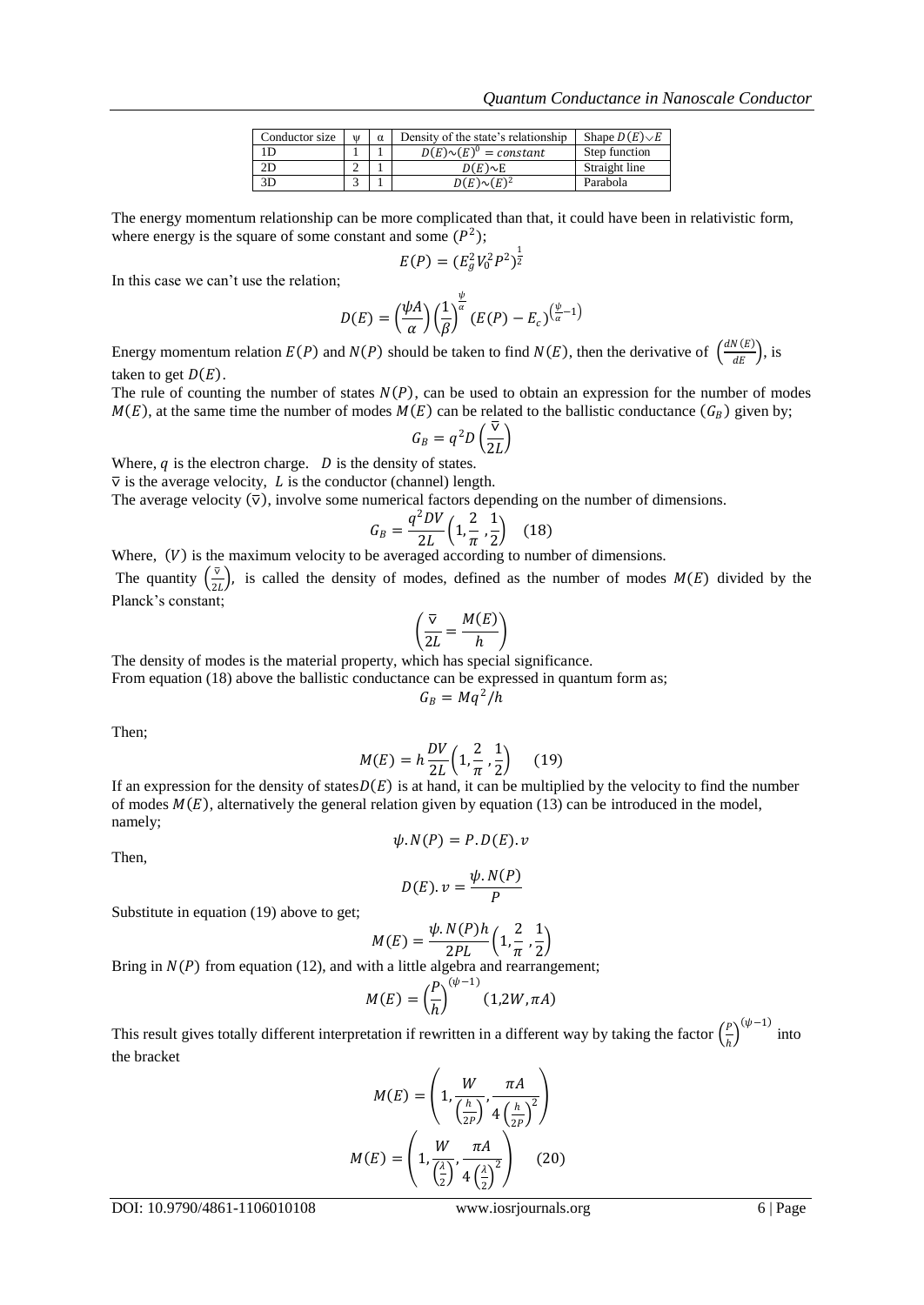Therefore, the number of modes physically equal to (one) for (1D) conductor, (2D) conductor tells how many wavelengths of De-Broglie fit into the width, and (3D) conductor tells how many DeBrogle wavelengths fit in either direction of the cross-sectional area.

Note the word mode originates from the same idea of the electromagnetic wave guides when the transverse modes for electromagnetic wave guides need to be determined.

An important consequence of equation (20), if multiplied by the constant value  $\left(\frac{q^2}{l}\right)$  $\frac{d}{h}$ , gives the ballistic conductance  $(G_B)$ . Since the number of modes  $M(E)$ , is directly proportional to the width  $(W)$ , or the crosssectional area  $(A)$  of the conductor, this has been observed in 1970's, and it is sometimes called Shaven resistance;



In 1990 a very important development took place, that is in small devices with very small cross sections, where the number of modes in the order of ten to twenty thousands, it was observed that the ballistic conductance takes a quantized form rather than go linearly with  $(W, orA)$ , it goes in steps (see figure below);



To understand the phenomena,  $M(E)$  is not exactly equal to the bracketed quantities in equation (20), if any of the bracketed quantities happened to be a rational number, it should be a whole positive number, because the number of modes is given by how many states available in that width or cross sectional area, therefore the correct expression should be the integer part of either of them. When  $M(E)$  is small and  $(G_B)$  is quantized,  $M(E)$  should be an integer value of the quantities bracketed in equation (20);

$$
M(E) = \text{integer}\left(1, \frac{W}{\left(\frac{\lambda}{2}\right)}, \frac{\pi A}{4\left(\frac{\lambda}{2}\right)^2}\right)
$$

But normally no care attention is given to that when  $M(E)$  is large enough in the order of thousands and more, because it makes no difference if it is (1000 or 1001). Since this big number causes the steps to be